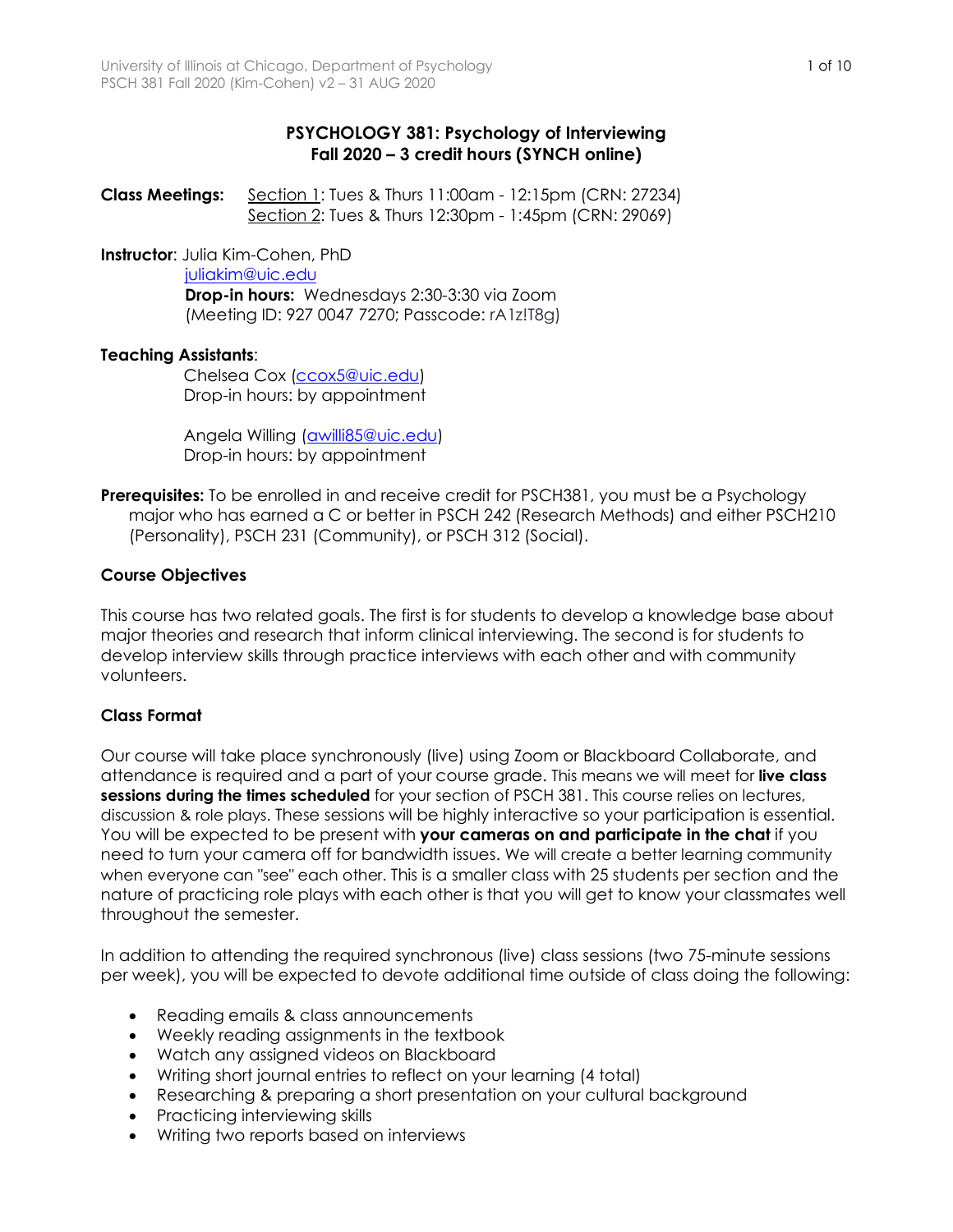• Studying assigned readings & lecture material in preparation for midterm & final exams

In the second half of the semester (after the midterm), we will spend the bulk of our time preparing for practice interviews, conducting interviews online via Zoom or Blackboard Collaborate, and group supervision.

### **Privacy Notification and Policy for Video Recording of Synchronous Class Sessions**

We will be recording the class sessions, or portions of the class, for students who are unable to attend synchronously. The lecture portion will be recorded; discussions & role plays will not be recorded. The recording feature for others is disabled so that no one else will be able to record this session through Zoom, Blackboard Collaborate, Webex, or Echo360. Recording by other means is not permitted. The recorded class sessions will be posted on our Blackboard class website unless otherwise notified.

If you have privacy concerns and do not wish to appear in the recording, turn OFF your video and notify me in writing (via email) prior to the next class session. If you prefer to use a pseudonym instead of your name, please let me know what name you will be using, so that I can identify you during the class session. If you would like to ask a question, you may do so privately through the chat feature by addressing your question to me or your TA only (and not to "everyone"), or you may contact me by another private method, which we will agree upon in advance of class. If you have questions or concerns about this video recording policy, please contact me before the end of the first week of class.

**Course Blackboard:** Students are expected to log into the course site regularly to learn about any developments related to the course as well as to upload assignments. Announcements will be emailed to the class and posted in the "Announcements" section on the course Blackboard. For all technical questions about Blackboard, email ACCC Learning Technology Solutions at LTS@uic.edu.

 **11am section:** https://uic.blackboard.com/ultra/courses/\_171370\_1/cl/outline

### **12:30pm section**: https://uic.blackboard.com/ultra/courses/\_171371\_1/cl/outline

Towards the goal of making learning as impactful as possible this semester, and at the same time acknowledging the stress and anxiety you may be feeling about the uncertainties in your daily routines and educational experiences related to COVID-19, we will strive to abide by two overarching principles in this class:

- 1. engage in clear and frequent two-way communication regarding my expectations of you, class assignments, and unexpected challenges arising that may impede your participation in required class sessions, including exams, or timely completion of assignments, and
- 2. build an inclusive learning community in which we all abide by the same ground rules and ethical code of conduct.

I look forward to connecting with you this fall. I will do my best to support your learning experience by listening to your needs and by conducting this course with compassion, empathy, and patience.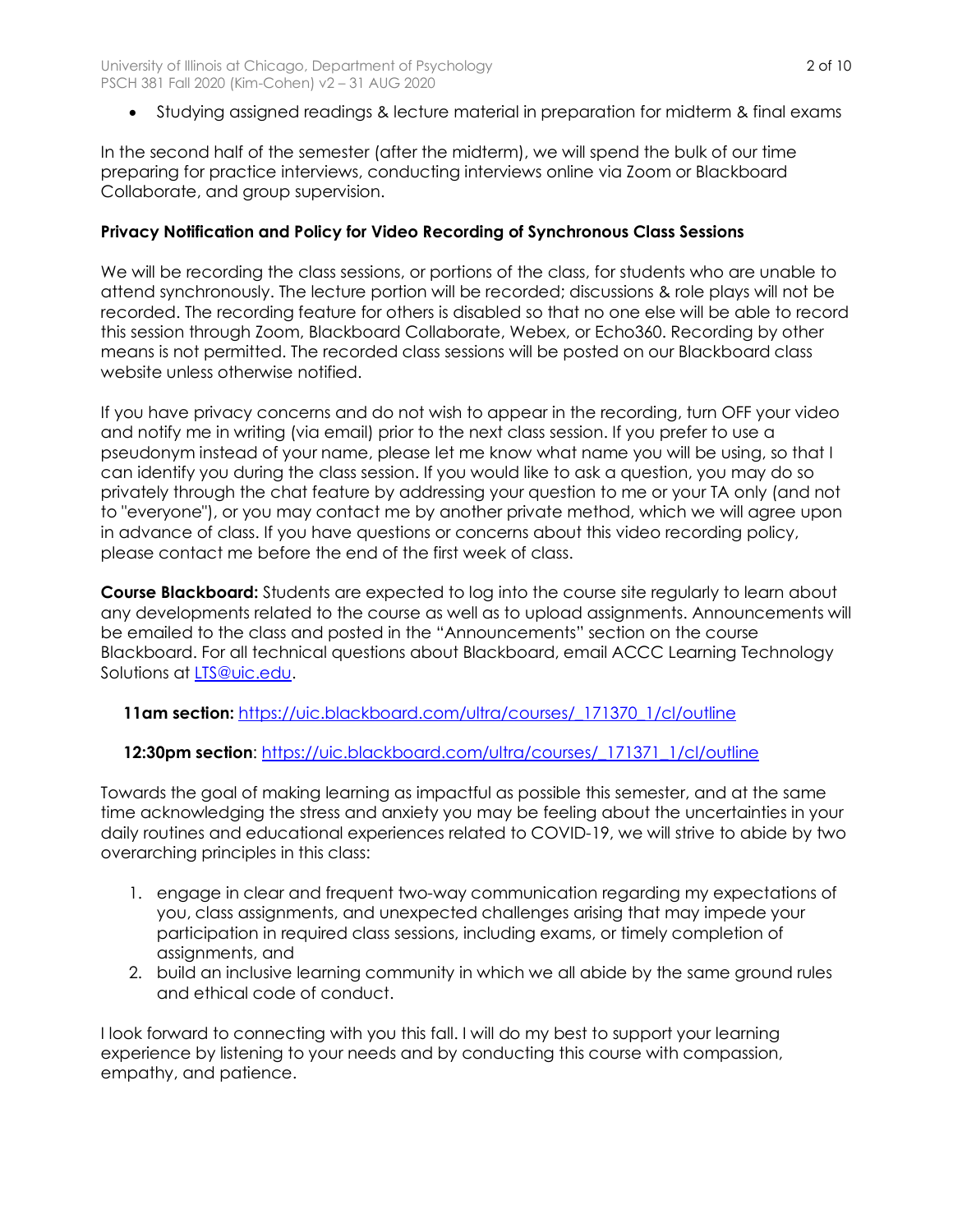**Textbook (Required)**: *Clinical Interviewing, 6th Edition* by John & Rita Sommers-Flanagan (Wiley). Available at the UIC bookstore and elsewhere. (Previous editions are not acceptable, but used copies are fine; access to online videos is not required.)



# **Course Requirements & Grading**:

Final grades in this course will be given based on a **maximum total of 340 points**:

- 1. **ATTENDANCE (50 points):** Attendance in live class sessions is required. Everyone will start the semester with 50 points toward their attendance grade. Each absence will result in a 10-point deduction. I do understand that current conditions could make it difficult at times to attend class so please email me if attendance is a concern. I am always willing to work with students who make a genuine effort to be in class and communicate with me.
- 2. **CULTURE PRESENTATION (10 points):** Each student will choose an aspect of their cultural background to research and to present to the class in a brief, informal 5-minute presentation. Students will have the option of recording their presentation to share on Blackboard or presenting virtually in real time. Further details will be provided in class.
- 2. **JOURNAL ENTRIES (5 points x 4 = 20 points):** Learning to become a better interviewer often involves personal reflection and growth. Each student will submit 4 brief (1-page) journal entries (each worth 5 points) reflecting on various topics discussed in class, in the textbook, or role play and interviewing experiences. Please be thoughtful and **focus on your learning process as it relates to the course**. Occasionally, I may assign topics for you to write about. APA-style is not required, but please use proper spelling and grammar. Journal entries may be submitted on Blackboard. **Two journal entries are due before the midterm exam, and 2 more after the midterm exam**. You may submit **only one journal entry in a single week**.
- 3. **MIDTERM & FINAL EXAMS (50 points x 2 = 100 points):** The Midterm and Final exams are each worth 50 points. Both exams are "in class" exams and must be **taken synchronously during scheduled class time on the day the exams are scheduled.** Please communicate with me if the exam dates conflict with your schedule or if you have DRC accommodations. Details regarding the format of the exams will be provided in class.
- 4. **PRACTICE INTERVIEWS (20 points x 3 = 60 points):** Each student will interview 2 volunteer interviewees in an online, virtual format similar to what's happening around the world with health care professionals providing "telehealth." The first interview will take place with a classmate who will be randomly assigned. Interviews 2 & 3 will take place with a student in the other section of PSCH 381 taught by Dr. Kim-Cohen. There is no need for students to recruit their own volunteer interviewees. Please see the course calendar below for weeks when Practice Interviews will occur. Students will schedule interviews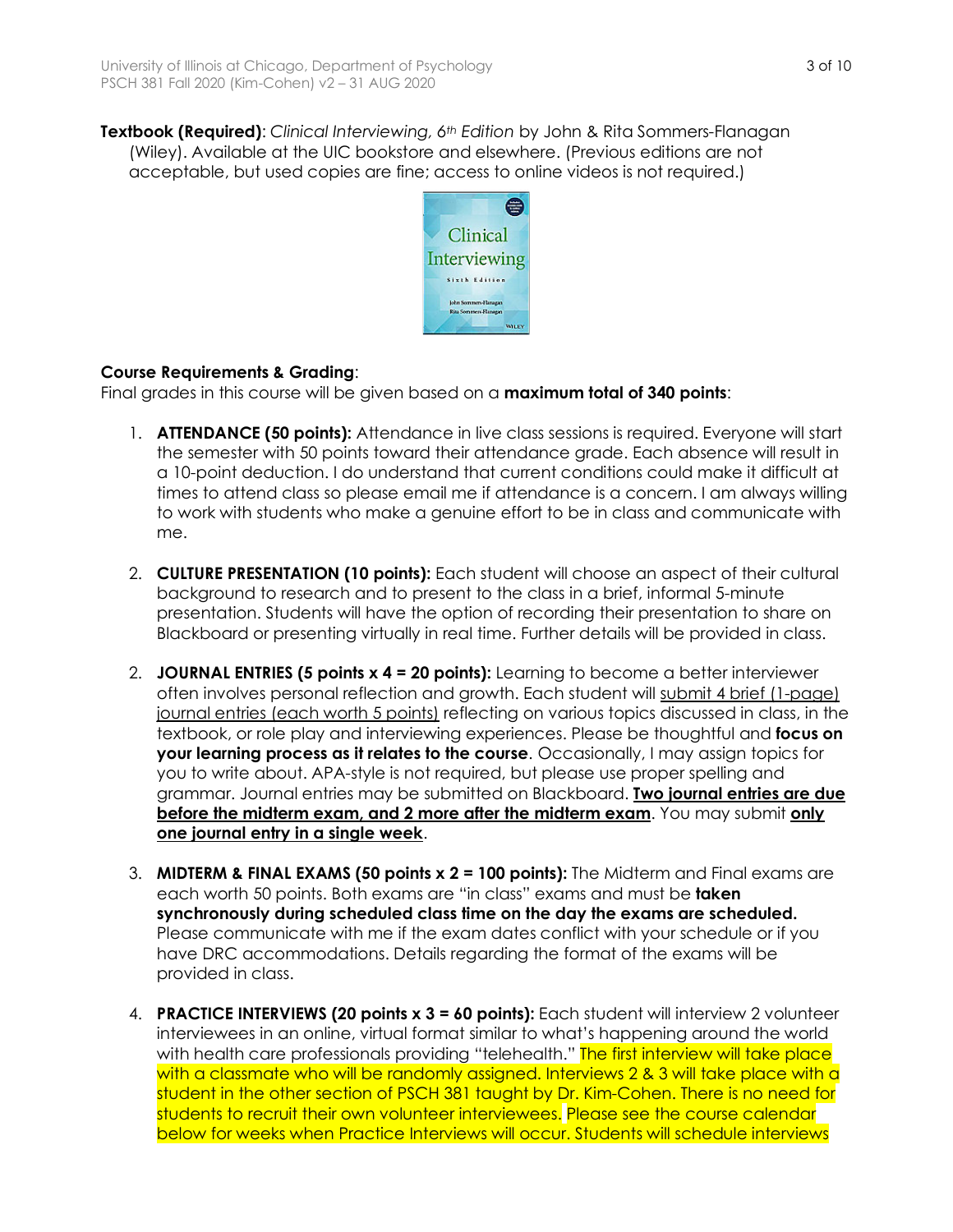with their Interviewees and upload recordings on the interviews on Blackboard. The instructor and TAs will observe videos and provide individualized feedback asynchronously.

**5. WRITTEN INTERVIEW REPORTS (50 points x 2 = 100 points):** You will write an intake report about each of your interviewees. The first intake report will be based on a single 45 minute interview; the second intake report will be based on two 45-minute interviews. Intake reports will be approximately 6-9 pages in length, double-spaced. **Intake Report 1 is due by 11:59pm on Sunday, Nov 8th. Intake Report 2 is due by 11:59pm on Tuesday, Dec 8th.** 

Final grades will be determined by total points as follows:

| Letter Grade | <b>Minimum Points</b> | Percentage     |  |
|--------------|-----------------------|----------------|--|
|              | 306                   | $90\% - 100\%$ |  |
|              | 272                   | $80\% - 89\%$  |  |
|              | 238                   | 70% - 79%      |  |
|              | 204                   | $60\% - 69\%$  |  |
|              | Less than 204         | <  ሪቦ%         |  |

In the event of partial points, I will round up final grades if the decimal point is .5 or higher. If the decimal is anything lower than .5, I will round the final grade down (e.g., .499 is rounded down). Absolutely no exceptions will be made to these policies.

## **Policies & Procedures**

• **Attendance policy:** Attendance in class is **required**. Not only will attendance directly impact your participation grade, it will impact how much you learn and get out of the class. Your absence will also affect the experience of your classmates with whom you will do role plays, so please make every effort to attend. Attendance will be taken each day. Anyone who arrives more than 10 minutes late to class will be marked absent.

Particular days, marked with \*\* on the class schedule, are especially important and should not be missed if at all possible. These include days when we are preparing for and reviewing Practice Interviews (group supervision), and are marked with \*\* on the class schedule.

- **Class participation:** This course will consist of active discussion and multiple role plays. Students must read assigned material before class in order to be prepared. Students will also be expected to participate in the role plays, alternating as mock interviewer, interviewee, and observer.
- **Lecture slides:** PDF copies of lecture slides will be posted on Blackboard after each class. However, please keep in mind that lecture slides will not be an adequate substitute for attending class, paying attention, and taking notes.
- **Correspondence/e-mail:** The TAs and I typically respond to student emails within 24 hours (a bit longer over weekends), however, we receive a huge number of emails each day. Please make an effort to ask questions in person either before or after each class, or during drop-in hours. In order to get a quicker response when you email, be sure to mention which section of PSCH 381 you are in—either 11am or 12:30pm. If you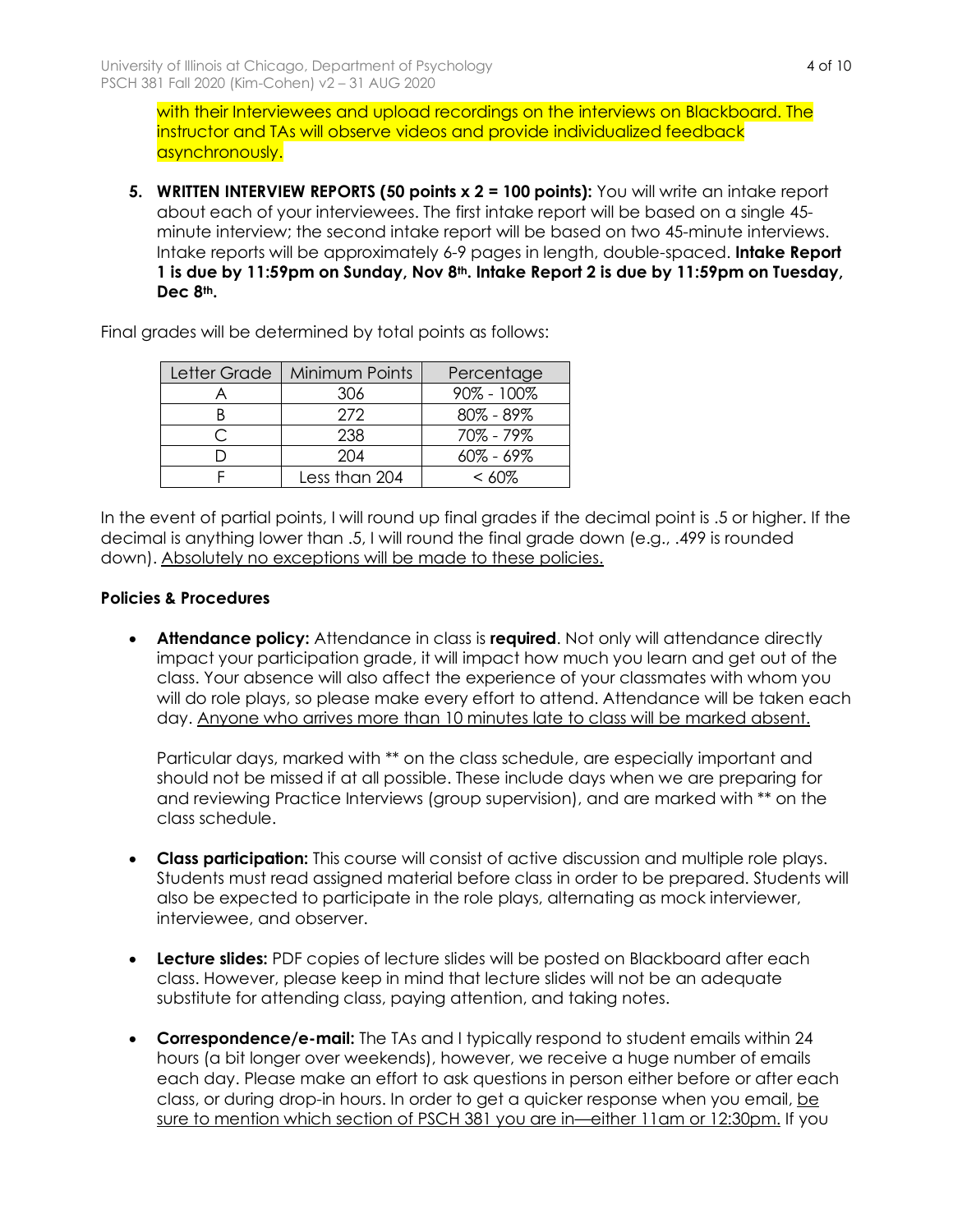are emailing to request an appointment, list 3-5 specific dates and times when you are available. This will make scheduling of meetings more efficient.

- **Required Technology:** Online students will need regular access to a personal computer that runs on a broadband Internet connection. Please contact ACCC to request and borrow a laptop or be assigned a hotspot for the semester if you do not have the required hardware and internet capabilities.
- **Respect for Copyright:** Please protect the integrity of all course materials and content. By enrolling in this course, you agree to honor this request. Be mindful of the hard work and time that instructors and TAs put into creating course materials such as exam and quiz questions, worksheets, lecture videos, Powerpoint slides, and reading materials. Please do not upload course materials not created by you onto third-party websites or share content with anyone who is not enrolled in our course. I am grateful for your cooperation in honoring this important request. In the same email to me, tell me your favorite ice cream flavor.
- **Our Inclusive Learning Environment:** UIC values diversity and inclusion. Regardless of age, disability, ethnicity, race, gender, gender identity, sexual orientation, socioeconomic status, geographic background, religion, political ideology, language, or culture, we expect all members of this class to contribute to a respectful, welcoming, and inclusive environment for every other member of our class. If there are aspects of the instruction or design of this course that result in barriers to your inclusion, engagement, accurate assessment or achievement, please notify me as soon as possible.
- **Accommodations for Disabilities.** UIC is committed to full inclusion and participation of people with disabilities in all aspects of university life. If you face or anticipate disabilityrelated barriers while at UIC, please connect with the Disability Resource Center (DRC) via email at *drc@uic.edu*, or call (312) 413-2183 to create a plan for reasonable accommodations. In order to receive accommodations, you will need to disclose the disability to the DRC, complete an interactive registration process with the DRC, and provide me with a Letter of Accommodation (LOA). Upon receipt of a LOA, I will gladly work with you and the DRC to implement approved accommodations.
- **Religious holidays:** I will make every effort to avoid scheduling exams or requiring student assignments to be submitted on religious holidays. If you wish to observe your religious holidays, please notify me by the tenth day of the semester of the date when you will be unable to submit an assignment by the due date. If the religious holiday is observed on or before the tenth day of the semester, please notify me at least five days in advance of the date when you will be unavailable to complete an assignment. If a quiz or assignment is due during your absence, you will be given a quiz or assignment equivalent to the one completed by those students in attendance. Students may appeal through campus grievance procedures for religious accommodations.
- **Academic Integrity - Student Community Standards:** UIC is an academic community committed to providing an environment in which research, learning, and scholarship can flourish and in which all endeavors are guided by academic and professional integrity. In this community, all members including faculty, administrators, staff, and students alike share the responsibility to uphold the highest standards of academic honesty and quality of academic work so that such a collegial and productive environment exists.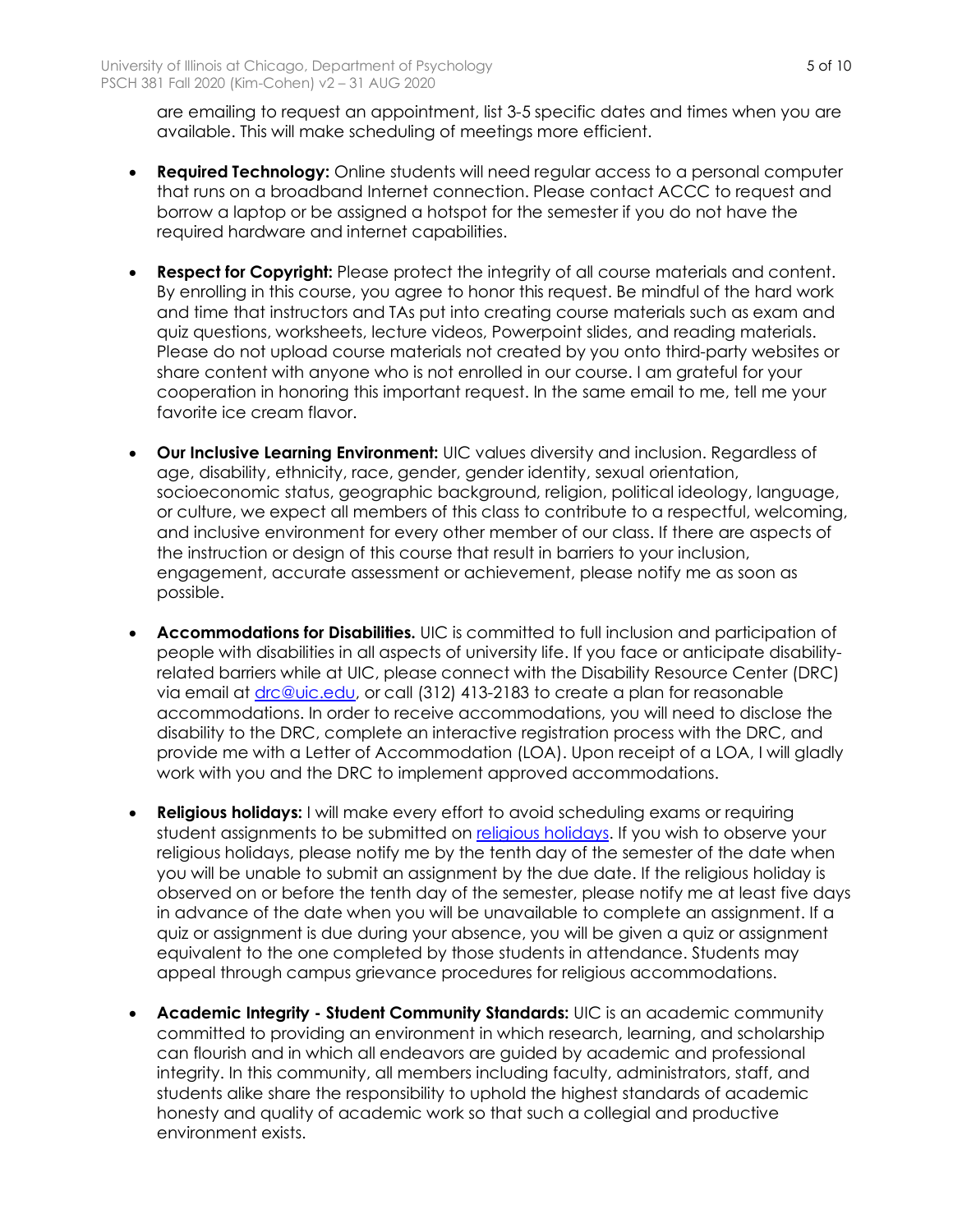As a student and member of the UIC community, you are expected to adhere to the Community Standards of integrity, accountability, and respect in all of your academic endeavors. When accusations of academic dishonesty occur, the Office of the Dean of Students investigates and adjudicates suspected violations of this student code. Unacceptable behavior includes cheating, unauthorized collaboration, fabrication or falsification, plagiarism, multiple submissions without instructor permission, using unauthorized study aids, coercion regarding grading or evaluation of coursework, and facilitating academic misconduct. Please review the UIC Student Disciplinary Policy for additional information about the process by which instances of academic misconduct are handled towards the goal of developing responsible student behavior.

By submitting your assignments for grading you acknowledge these terms, you declare that your work is solely your own, and you promise that, unless authorized by the instructor or proctor, you have not communicated with anyone in any way during an exam or other online assessment. Let's embrace what it means to be a UIC community member and together be committed to the values of integrity.

• **Late Assignment Policy:** It is best to submit assignments before the due date, but we understand that life happens and we're currently in the midst of a pandemic. Therefore, **late submissions are permitted for all assignments for partial credit.** However, the **Practice Interviews** must be conducted during the weeks in which they are scheduled on the course calendar.

If you missed a due date, please do your best to submit the assignment as soon as possible. Typically, in the absence of a DRC Letter of Accommodation, any assignment submitted more than 24 hours past the due date will lose 10% of the total points possible on the assignment. For example, an assignment worth up to 50 points will lose 5 points. Three days past the due date results in a 20% deduction, and five or more days past the due date results in a 30% deduction.

If you find yourself falling behind and having trouble keeping up with assignments, **please do not hesitate to reach out to me by email.** What's important is that you complete assignments, learn something, and get credit for the course while protecting your mental health so **please do not give up and disappear without communicating with me first.**

| Week           | <b>Date</b>       |       | <b>Topic</b>                                                   | Reading |
|----------------|-------------------|-------|----------------------------------------------------------------|---------|
|                | <b>AUG 25</b>     | Tues  | Introduction, overview, syllabus                               |         |
|                | <b>AUG 27</b>     | Thurs | Introduction to Clinical Interviewing                          | Ch.1    |
| $\overline{2}$ | SEPT <sub>1</sub> | Tues  | Preparation                                                    | Ch.2    |
|                | SEPT <sub>3</sub> | Thurs | Nondirective Listening Skills: Attending Behavior &<br>Silence | Ch.4    |
| 3              | SEPT <sub>8</sub> | Tues  | Basic Attending, Listening, & Action Skills: Paraphrasing      |         |

### **Course Schedule (Please note: changes to the schedule will be announced in class & on BB)**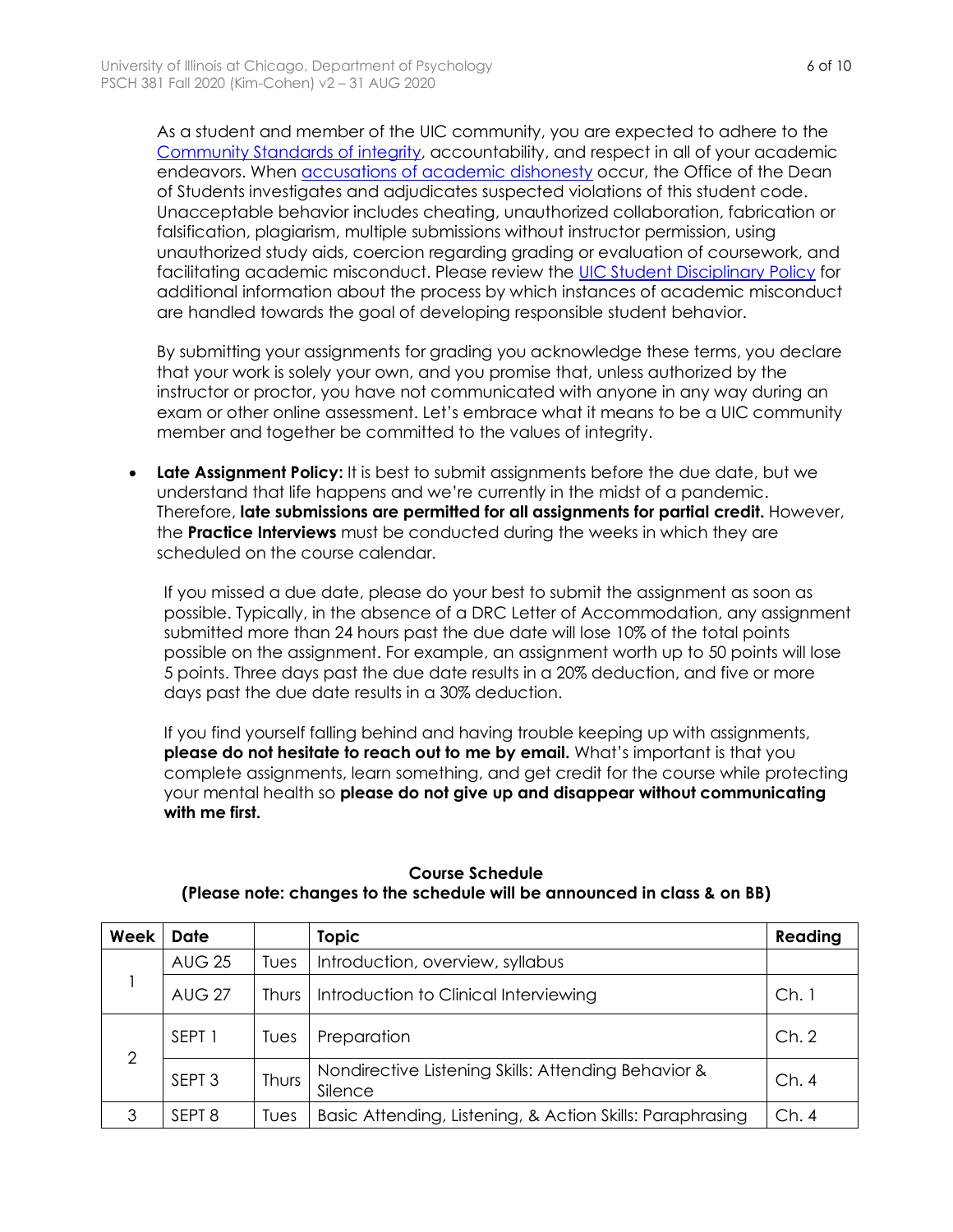$\mathbf{r}$ 

|      | SEPT 10            | Thurs | Multicultural Competence Training                                                      | TBA;<br>video    |  |
|------|--------------------|-------|----------------------------------------------------------------------------------------|------------------|--|
| $4*$ | SEPT 15            | Tues  | Evidence-based Relationships: Empathy                                                  | Ch.7             |  |
|      | SEPT 17            | Thurs | Basic Attending, Listening, & Action Skills: Reflection of<br>Feeling & Emotions       | Ch.4             |  |
| 5    | SEPT <sub>22</sub> | Tues  | Directive Listening Skills: Questions                                                  | Ch.5             |  |
|      | SEPT <sub>24</sub> | Thurs | Directive Listening Skills: Giving Advice, Approval-<br>Disapproval, & Self-disclosure | Ch.5             |  |
| 6    | SEPT <sub>29</sub> | Tues  | Evidence-based Relationships, continued                                                | Ch.7             |  |
|      | OCT <sub>1</sub>   | Thurs | Midterm Exam Review                                                                    |                  |  |
| 7    | OCT 6              | Tues  | <b>Midterm Exam</b>                                                                    |                  |  |
|      | OCT <sub>8</sub>   | Thurs | Midterm exam review; Intake interview                                                  | Ch. 8,<br>part 1 |  |
| 8    | OCT 13**           | Tues  | Prepping for your first practice interview                                             |                  |  |
|      | OCT 15**           | Thurs | Role Play & Prep                                                                       |                  |  |
| 9    | OCT <sub>20</sub>  | Tues  | Practice Interview 1 (no class meeting)                                                |                  |  |
|      | OCT <sub>22</sub>  | Thurs | Practice Interview 1 (no class meeting)                                                |                  |  |
| 10   | OCT 27**           | Tues  | Group Supervision: Review Practice Interviews & Report<br>Writing                      | Ch. 8,<br>part 2 |  |
|      | OCT <sub>29</sub>  | Thurs | Report Writing Workshop                                                                |                  |  |
|      | NOV <sub>3</sub>   | Tues  | Election Day (no class meeting) - PLEASE VOTE if you're<br>eligible                    |                  |  |
| 11   | NOV <sub>5</sub>   | Thurs | Suicide Assessment                                                                     | Ch. 10           |  |
|      | NOV <sub>8</sub>   | Sun   | Intake Report 1 DUE via SafeAssign                                                     |                  |  |
| 12   | <b>NOV 10</b>      | Tues  | Role Play & Prep                                                                       |                  |  |
|      | <b>NOV 12</b>      | Thurs | Practice Interview 2a (no class meeting)                                               |                  |  |
| 13   | NOV 17**           | Tues  | Group Supervision: Review Practice Interviews                                          |                  |  |
|      | <b>NOV 19</b>      | Thurs | Practice Interview 2b (no class meeting)                                               |                  |  |
| 14   | <b>NOV 24**</b>    | Tues  | Group Supervision: Lessons Learned from Practice<br>Interviews                         |                  |  |
|      | <b>NOV 26</b>      | Thurs | Thanksgiving (no class meeting)                                                        |                  |  |
| 15   | DEC 1              | Tues  | Young Clients; Final Exam Review & Wrap up                                             | Ch. 13           |  |
|      | DEC <sub>3</sub>   | Thurs | <b>Final Exam</b>                                                                      |                  |  |
| 16   | DEC <sub>8</sub>   | Tues  | Final Report DUE Today before 11:59PM via SafeAssign                                   |                  |  |

*\*Culture presentations will begin in Week 4.*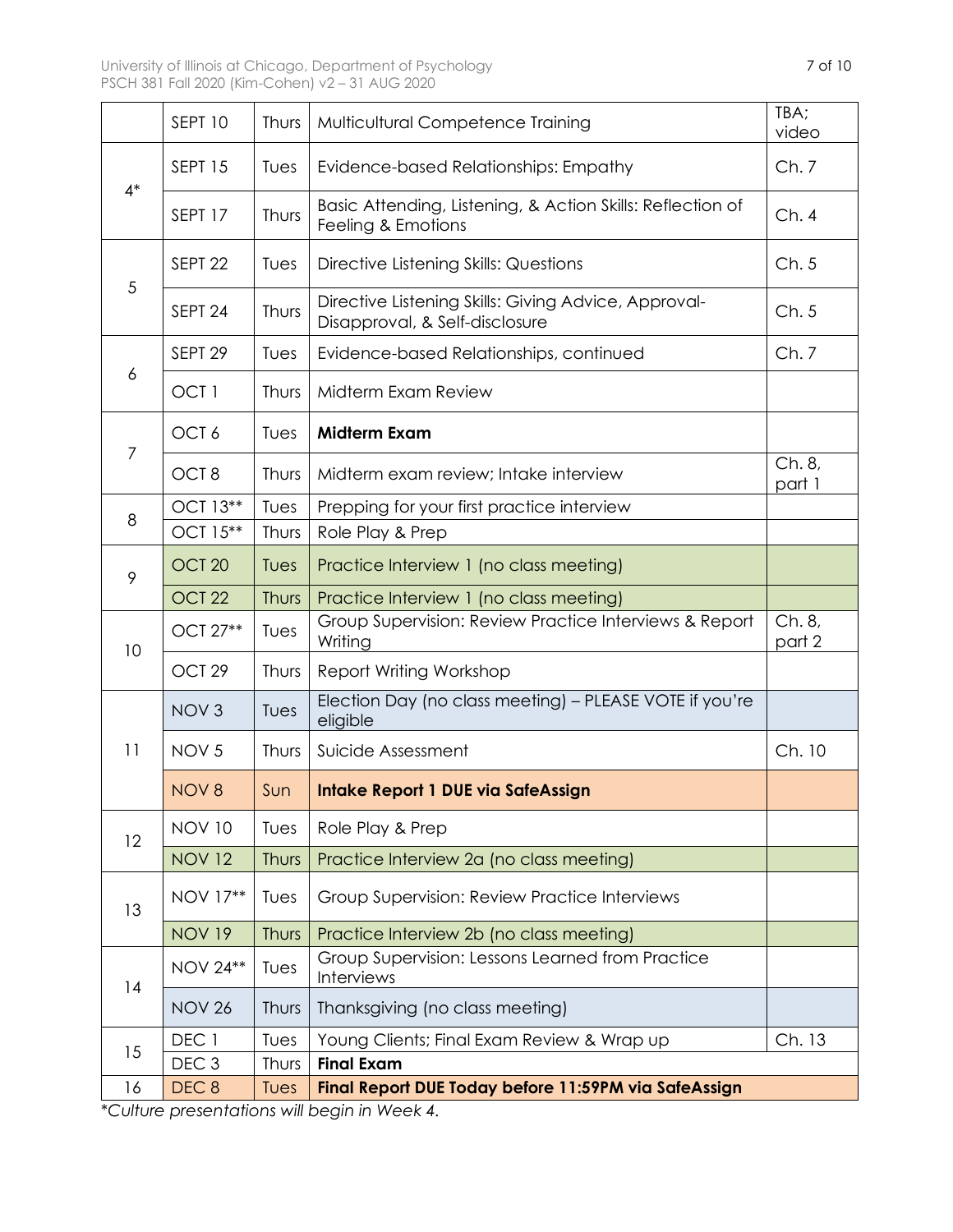*\*\*Dates marked with double asterisks are especially important days. Please make sure you attend class on those days.* 

# **UIC RESOURCES SUPPORTING STUDENT WELLNESS & ACADEMIC SUCCESS**

As an undergraduate at UIC, you may experience challenges such as struggles with academics, finances, student life, or your personal well-being. Please know this is completely normal and that you shouldn't hesitate to ask for help. Come to me, or if it is about an issue beyond the scope of this class, please contact your college advisors, or get help from any number of other support services and resources available to all UIC students:

- •Student Academic Resources
- •UIC Tutoring Resources
- •Offices, Programs, and Initiatives Supporting the UIC Undergraduate Experience and Academic Programs
- •Current Student Resources (General, Academic, Student Support, Student Life, Technology, Health and Safety, Getting Around Campus)

Importantly, if you are in **immediate distress**, please call the UIC Counseling Center at (312) 996-3490 to speak directly with a counselor or to schedule an appointment with a counselor. If calling after business hours (which at UIC are typically from 9am -5pm, M-F), press 2 to be connected to a crisis counselor. You can find additional online mental health resources on the Counseling Center Resources page.

If you find yourself having difficulty with the course material or any other difficulties related to this course, please come talk with the instructor at any time, preferably early on (i.e., before a quiz date or paper due date). If you are having difficulty about an issue beyond this course, please contact your college advisors, or get help from any number of other support services on campus. You can get a referral to the right place, or help on the spot, from an advisor in the Office of Advising Development (http://advising.uic.edu/).

**The Writing Center** offers friendly and supportive tutors who can help you with reading and writing in any of your courses, not just English. Tutors are ready to help other writing as well, such as job applications, personal statements, and resumes. The tutor and you will work together to decide how to improve your writing. If you have not started your assignment, that is OK. A tutor can help you brainstorm or make an outline. Tutors understand that you might be using the Writing Center for the first time. They are ready to guide you through your first session. You can choose to work with a tutor in real time using chat and a white board, or submit up to 5 pages of text and receive written feedback within 48 hours. For more information and to schedule an appointment, visit the Writing Center website.

**The UIC Library** is located both on east and west campus, provides access to resources, study rooms, and research support both online via chat and in person. At Daley Library on the east side of campus, stop by the reference desk in the IDEA Commons, or make an appointment for research help on either side of campus. Learn more about library policies at http://library.uic.edu/. To find research materials in specific subject areas view the Research Guides at http://researchguides.uic.edu/.

**The Academic Center for Excellence (ACE)** can help if you feel you need more individualized instruction in reading and/or writing, study skills, time management, etc. Please call (312) 413-0031 or visit https://ace.uic.edu/ for more information.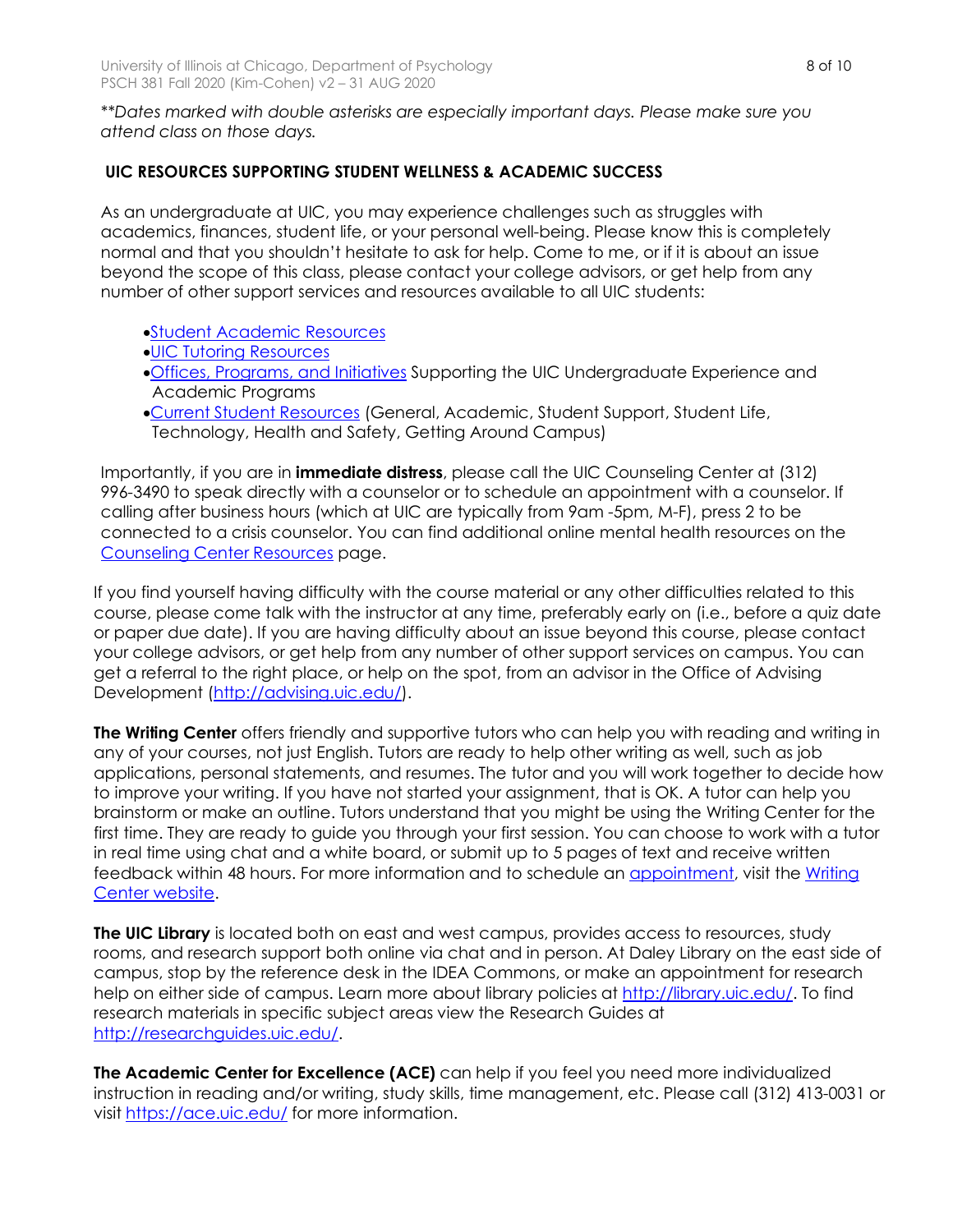**Counseling Services** are available for all UIC students. You may seek free and confidential services from the Counseling Center at www.counseling.uic.edu. The Counseling Center is located in the Student Services Building; you may contact them at (312) 996-3490 during normal business hours (M-F, 9 am -5 pm). If calling after hours, press 2 to be connected to a crisis counselor.

**The Campus Advocacy Network** provides information and offers resources to all UIC students, faculty, and staff. Under the Title IX law you have the right to an education that is free from any form of gender-based violence and discrimination. Crimes of sexual assault, domestic violence, sexual harassment, and stalking are against the law and can be prevented. For more information or for confidential victim-services and advocacy, contact UIC's Campus Advocacy Network at 312-413- 1025 or visit http://can.uic.edu/. To make a report to UIC's Title IX office, email TitleIX@uic.edu or call (312) 996-5657

**Student Veterans Affairs** serves military veterans and their dependents during their time at UIC. Student Veterans Affairs staff provide students with information about VA educational benefits, certifies GI Bill® benefits, and answers questions about life on campus. The office also has resources for students who need help making their academic pursuits as successful as possible. Veteran Integration to Academic Leadership (VITAL) program is a collaborative effort between UIC and Jesse Brown VA to provide direct assistance navigating the VA Benefits System. Student Veterans Affairs staff are located in the Office of the Dean of Students, 3030 SSB or at the Cisar Student Veteran Center, 248 SCE, in the Commuter Resource Center suite. If you have any questions, please feel free to contact Student Veterans Affairs staff at (312) 996-4857 or visit the website at http://dos.uic.edu/studentveteranaffairs.shtml.

# **Campus Security**

As a UIC student, you've chosen to live in one of the nation's largest cities. But, as at any university, crime is a reality. At UIC, we are strongly committed to our public safety programs, and we encourage students to be proactive in learning what programs and services are available in case of an emergency. You are DISCOURAGED from staying in university buildings alone, including lab rooms, after hours and are ENCOURAGED to use the POLICE/STUDENT patrol escort if you are uncomfortable traveling anywhere on campus. You may request an escort to accompany you to your campus destination on foot by calling (312)996-2830, and between 11:00 pm and 7:00 am you can dial the Red Car service (312)996-6800 if you are alone and need to leave the building. Through Red Car, the university has established a safe evening transportation service for university employees, students, visitors, and other authorized individuals. The car travels between university facilities within the following general boundaries: Clinton Street on the east; Western Avenue on the west; Jackson Boulevard on the north; and, 16th on the south. This service is available only to individuals possessing a valid UIC i-card. The icard is required to ensure the safety of the driver and other passengers. Navigate to Life at UIC for more information.

Also, you can download the UIC SAFE app, a free personal security tool for students, faculty, and staff. It allows you easy contact with dispatchers and first responders in case of emergency. Navigate to the UIC SAFE Toolkit to download the app.

Finally, by dialing 5-5555 from a campus phone, you can summon Police or Fire for any oncampus emergency. You may also set up the complete number, (312)355-5555, on speed-dial on your cell phone.